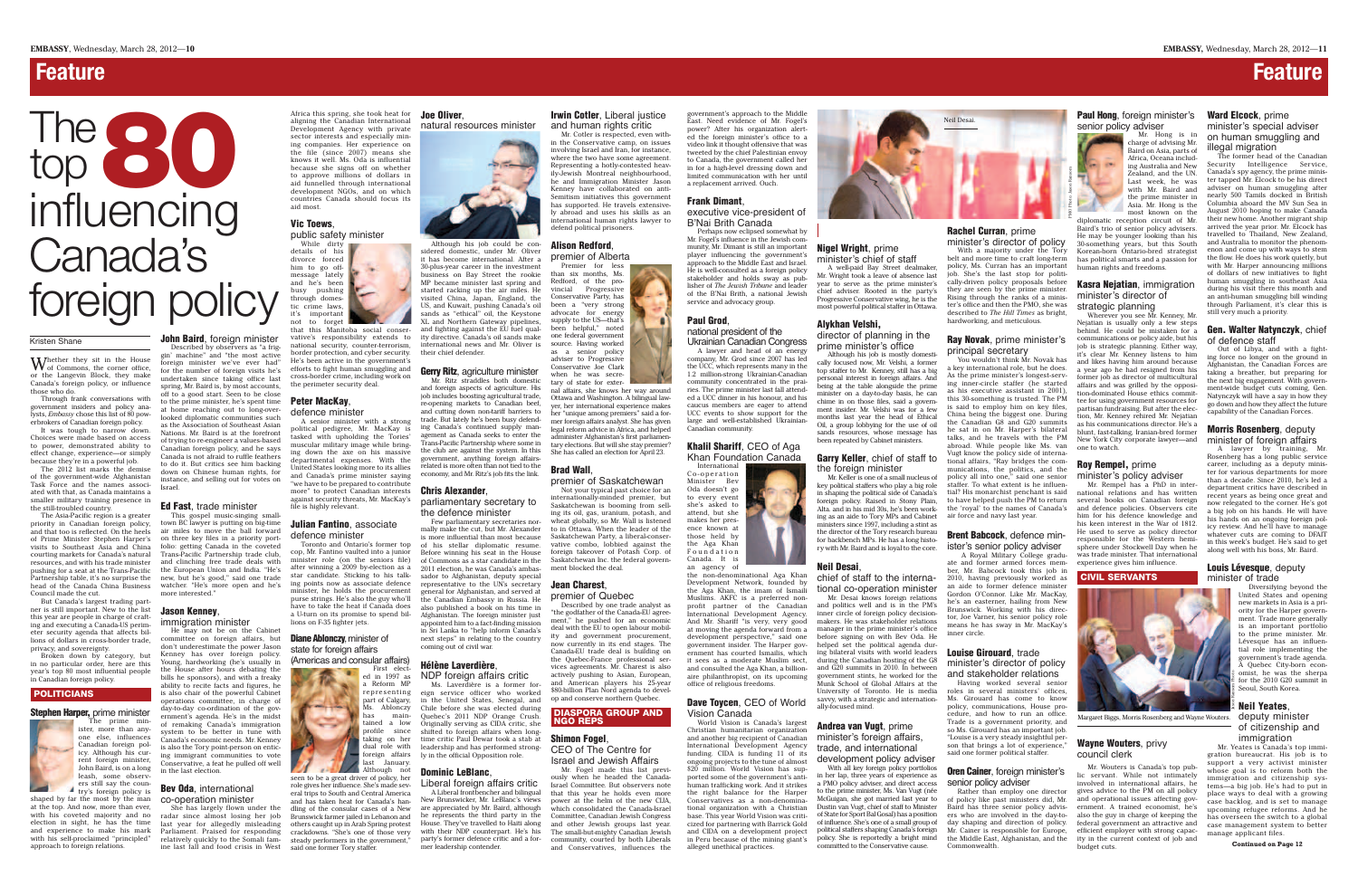# **Feature**

# The The 80<sup>0</sup> influencing Canada's foreign policy

### **Continued from Page 11**

### **Margaret Biggs**,

CIDA president

The Canadian International Development Agency has been criticized for in recent years hiring outside consultants with more influence and decision-making power than employees. But the buck stops with Ms. Biggs. She has held a variety of top-level civil servant roles, but this is her first at the deputy minister level. She's been at it since 2008, a year shy of Ms. Oda as minister.

### **Richard Fadden**, director of the Canadian Security Intelligence Service

Mr. Fadden leads Canada's spy agency, a body in charge of gathering information largely within Canada and through working with international allies on security threats. The *National Post* last year reported that Mr. Harper might seek to expand that role to include more foreign intelligence work. With the prime minister saying the biggest threat to Canada is Islamic terrorism, and talk of foreign espionage simmering, Mr. Fadden's job will continue to be important.

### **Steve Verheul**,

### chief trade negotiator (Canada-European Union)

Mr. Verheul's job is to steer the Canada-European Union Comprehensive Economic and Trade Agreement negotiations to their conclusion this year and work with his political masters to clear up the remaining sticky issues. There's a lot of political pressure to deliver, as this deal is one of two key trade agreements the Tories are itching to sign for what they say will be a \$12-billion annual boost to Canada's economy, the other being with India.

### **Don Stephenson**, chief trade negotiator (Canada-India)

He retired last year from being assistant deputy minister for trade policy and negotiations at the Department of Foreign Affairs and International Trade, but still stayed on as the chief negotiator for the Canada-India Comprehensive Economic Partnership. A fourth round took place in February. The Conservatives want to wrap up this trade deal, along with the one with the EU, to show momentum on their trade agenda. Mr. Stephenson's work is key to their success.

### **Mark Carney**, governor of the Bank of Canada



a seven-year term, Mr. Carney has just about attained rock-star status in the global financial world. A former Goldman Sachs banker educated at Oxford and Harvard universities, he last year became the

Four years into

head of the Financial Stability Board, tasked by G20 leaders to toughen global financial rules to avoid another economic disaster as the 2008 Great Recession. In a town full of spin, he has a tell-it-like-it-is reputation and is respected among the Harper Conservatives, who like to tout their economic prowess.

### **Stephen Rigby**, prime minister's national security adviser

A former president of the Canada Border Services Agency, he receives information from Canadian ligence and security services to give advice to the prime minister and

Cabinet on poten-

tial future threats and how to address them. He is trusted to be in control of sensitive security and intelligence information and influential in how he recommends to deal with it. Fun fact: he is the brother of CIDA vice-president Vincent Rigby.

### **Christine Hogan**, acting foreign and defence policy adviser to the prime minister

Ms. Hogan has been covering this big file advising the PM since last August, when her predecessor Claude Carrière became associate deputy minister at Agriculture Canada. It's a complex file and the person in the job needs to have the trust and confidence of the PM, say observers, and usually has on-theground experience. Ms. Hogan would likely be in touch with her counterparts abroad in key allied nations such as the US and UK. While she doesn't have Foreign Affairs experience, she has worked as vice-president of strategic policy and performance at CIDA.



**Simon Kennedy**, Industry Canada senior associate deputy minister<br>Mr. Kennedy



Kennedy chairs the Canadian Beyond the Border Working group, a group of bureaucrats from Public Safety, Foreign Affairs and International Trade, and Transport that reviews border management proposals. It's part of the larger

US-Canada perimeter security plan meant to allow safe goods and people to pass through the border quickly, while harmonizing law enforcement and security approaches to effectively deal with threats. More than a billion dollars in trade passes through the US-Canada border daily, and this work has had highlevel backing from both countries' leaders to improve the flow.

### **Bob Hamilton**, senior associate secretary at Treasury Board

Not typically a person you'd find on this list, Mr. Hamilton has influence because he is leading Canada's Regulatory Co-operation Council Secretariat, which deals with harmonizing Canada and US regulations as part of the perimeter security plan announced last December. A parallel US group is doing the same type of work there. The outcome of these talks could mean standardized regulations on everything from vehicles to food, and faster trade.

### **David Moloney**, senior adviser to the Privy Council Office responsible for Border Action Plan implementation

Mr. Moloney advises the prime minister on all things to do with the border action plan, meant to set down a common US-Canada security perimeter with more shared screening protocols and intelligence. Mr. Moloney works from within the office of the prime minister's national security adviser. He took his job in January from his perch as CIDA's executive vice-president. It's a senior role on a priority file for the PM.

### **Nadir Patel**, chief financial officer at Foreign Affairs and International Trade



Ministers' offices have taken notice of Mr. Patel, who, in the words of one government source is "so impressive" and has a "brilliant mind for numbers," but is also—unique in numbers guys a great peopleperson too. He was Canada's consul general in Shanghai.

Since returning home, he's made a positive impression for ensuring the country has the resources in place to do its diplomatic and trade duties.

### **David Mulroney**,

ambassador to China

This career diplomat represents Canada in a priority country for Canada at a crucial time of warming relations. He's said to have been helpful restarting relations and especially in connecting Chinese and Canadian ministers, relationships that are seen to be bearing fruit. Mr. Mulroney is also trusted by the PM, having previously advised him as the Afghanistan Task Force deputy minister in the PCO.

**Gary Doer**, ambassador to the US

Mr. Doer has been key to moving the government's energy file forward, in pushing for the US to approve the Keystone XL pipeline (the southern portion of which is now being fast-tracked through approvals), among other duties. Manitoba's former NDP premier, he's got the political smarts needed to navigate Washington and is said to be astute in providing Mr. Baird with advice.

### **Gordon Campbell**, high commissioner to the UK

He stepped down from being British Columbia's Liberal premier with a low popularity rating, but he's quickly turned things around and made a name for himself in the diplomatic scene since taking the job last summer. One government source said he's playing a heavy role in promoting a Canada-EU free trade deal considering he's not the official ambassador responsible for it. He's also been doing a lot to push Canadian natural resources, including the oil sands, and battle against the proposed EU fuel quality directive.

### **Dan Ross**, assistant deputy minister of defence (materiel)

An influential man in the military procurement world, he manages buying billions of dollars worth of equipment. He's been a key government point-person on its decision to buy F-35 fighter jets, which has garnered more headlines for the government's perceived eroding commitment.

### **Rob Stewart**, Finance Canada assistant deputy minister for international trade and finance

He's the guy in charge of Canada's multilateral purse strings such as through the World Bank, the International Monetary Fund, and numerous regional development banks. He's the vice-governor for Canada on several such banks' boards. It's a position often overlooked in the foreign affairs world, but important, as Canada has been recapitalizing those banks to help deliver international financial stability since the 2008 global recession, says one insider.

### **FOREIGN DIPLOMATS**

### **David Jacobson**, US ambassador

With the usual strong trade, defence, and diplomatic ties between each other's largest trading partners in need of constant maintenance, and new projects like the perimeter security plan to shepherd, Mr. Jacobson is an influential force.

### **Zhang Junsai**, Chinese ambassador

Keeping good ties with Mr. Zhang is key to maintaining Canada's warming relations with China. It's a priority market for Mr. Harper's economically-focused diplomacy. In the leadup to a Chinese political leadership change later this year, Mr. Zhang will be a valued gobetween for the Harper government.

### **SM Gavai**, Indian high commissioner

With almost four years of experience as India's head of mission in Canada, Mr. Gavai is a seasoned envoy here and doesn't seem to host events without a Cabinet minister or two—or even the prime minister—by his side. India is a priority country for Canada to provide educational services, there are a host of business connections and Canada hopes to capitalize on them with a free trade deal in the works.